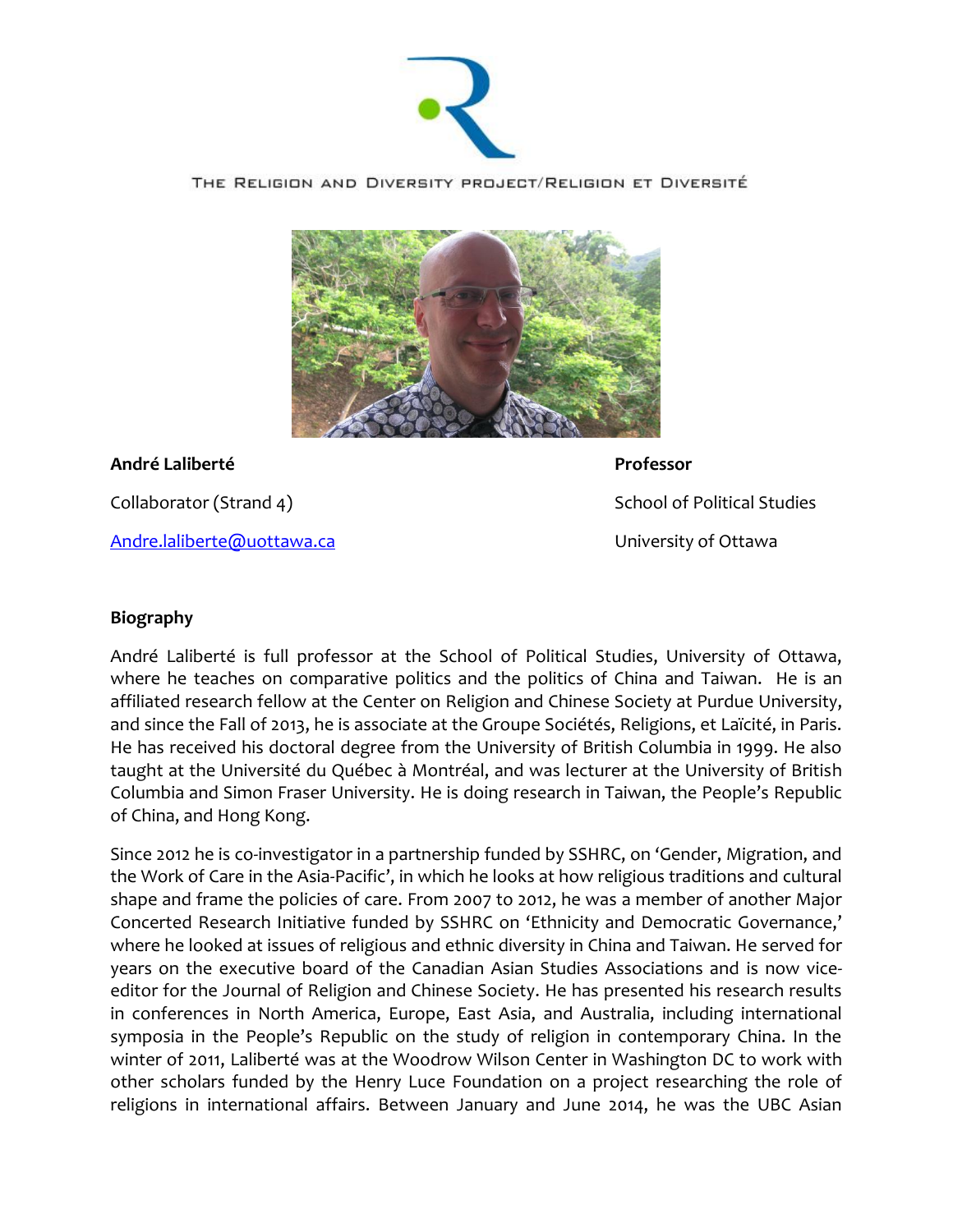Institute's Tung Lin Kok Yuen Canada Foundation visiting scholar on the Buddhism and contemporary society program.

He co-edited with Bruce Berman and Rajeev Bhargava *The secular state and religious diversity* (UBC Press, 2014). Recently, he has written "The Politicization of Religion by the CCP: a Selective Retrieval", in *Asiatische studien/Etudes asiatiques* (January 2015); "Legal pluralism and the universality of freedom of conscience: a comparative historical sociology of the secular state in the Euro-American and Sinitic Worlds", *Taiwan Human Rights Journal* (December 2014); "The Five Worlds of Religious Establishment in Taiwan", in Varieties of Religious Establishment (Ashgate, 2013); "Lessons from the Management of Religious Diversity in Chinese Societies: A Diversity of Approaches to State Control", Multiculturalism and Religious Identity (Montréal and Kingston, McGill-Queen's University Press 2013); "Buddhist Charities and China' Social Policy: An Opportunity for Alternate Civility?", *Archives de sciences sociales des religions* (2012); "'Beliefs' and 'religion': categorizing cultural distinctions among East Asians", in *How Public Institutions Assess Identity* (UBC Press 2011).

## **Research Statement**

Most of my research in the last few years has focused on looking at religion from the perspective of comparative politics. I am interested in the state's response to religious pluralism in Asian societies, where states have sought to simultaneously delineate the limits of 'acceptable religions' and promote a self-image of tolerance and acceptance of diversity. I believe that the varieties of policies adopted by East Asian polities deserve careful study as they may emerge as sources of norms for the management of religion in many societies in other regions of the world.

**Religions and Welfare Regimes in East Asia**: a contribution to the role of religion in the moral economy of late capitalist societies in Asia, this projects results from my fieldwork in Taiwan and China on Buddhist charities. This particular project is part of a research funded by SSHRC for a partnership looking at gender, migration, and the work of care in the Asia-Pacific, for which I act as co-investigator. How governments in the Western side of the Asia Pacific make use of the religious and spiritual capital existing to shape and frame social policies and, more broadly, build welfare regimes? How this intersection of policies and existing beliefs frame the work of care? What are the modalities of this framing in societies where there are many different forms of religiosities, from communal religions to new religious movements? Students examining the role of religious associations in the provision of disaster relief, and the importance of Confucianism in post-Mao China are contributing to that research agenda.

**Issues of religious diversity in East Asian democracies:** within the project "the secular state with Chinese characteristics in a comparative perspective," which has received funding from SSHRC, I look at the regulation of religion in societies influenced by Chinese religiosities such as Japan and Taiwan, and in societies dealing with the institutional legacy of Marxist-Leninist structures of governance in Central Asia. Debates about the secular state in Japan, the views of Chinese Christians and Muslims on democratic politics, the representation of religions in